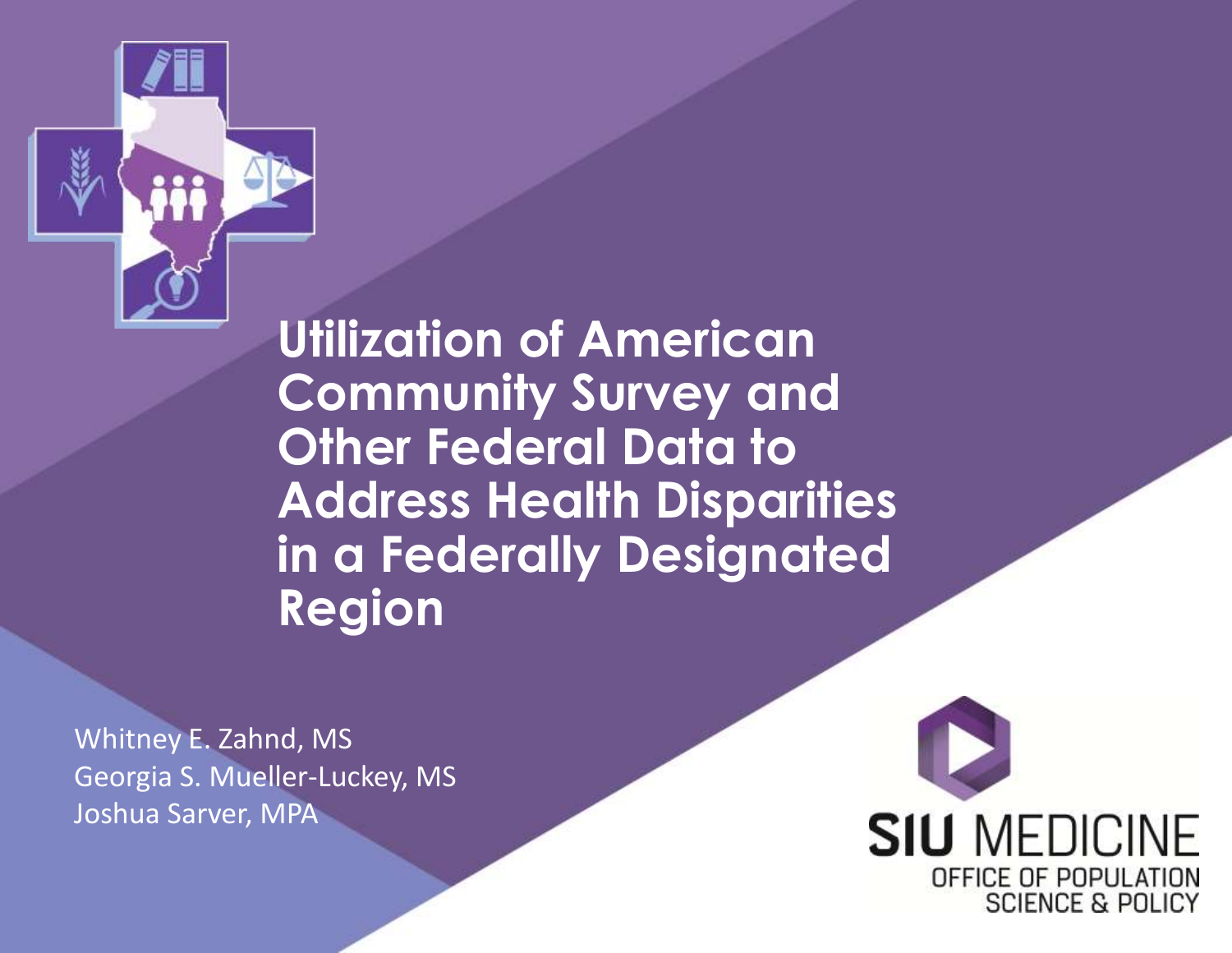#### **OBJECTIVE**



To describe how American Community Survey data can be used in combination with other federal data to assess health disparities in a federally designated region such as the Delta Regional Authority.



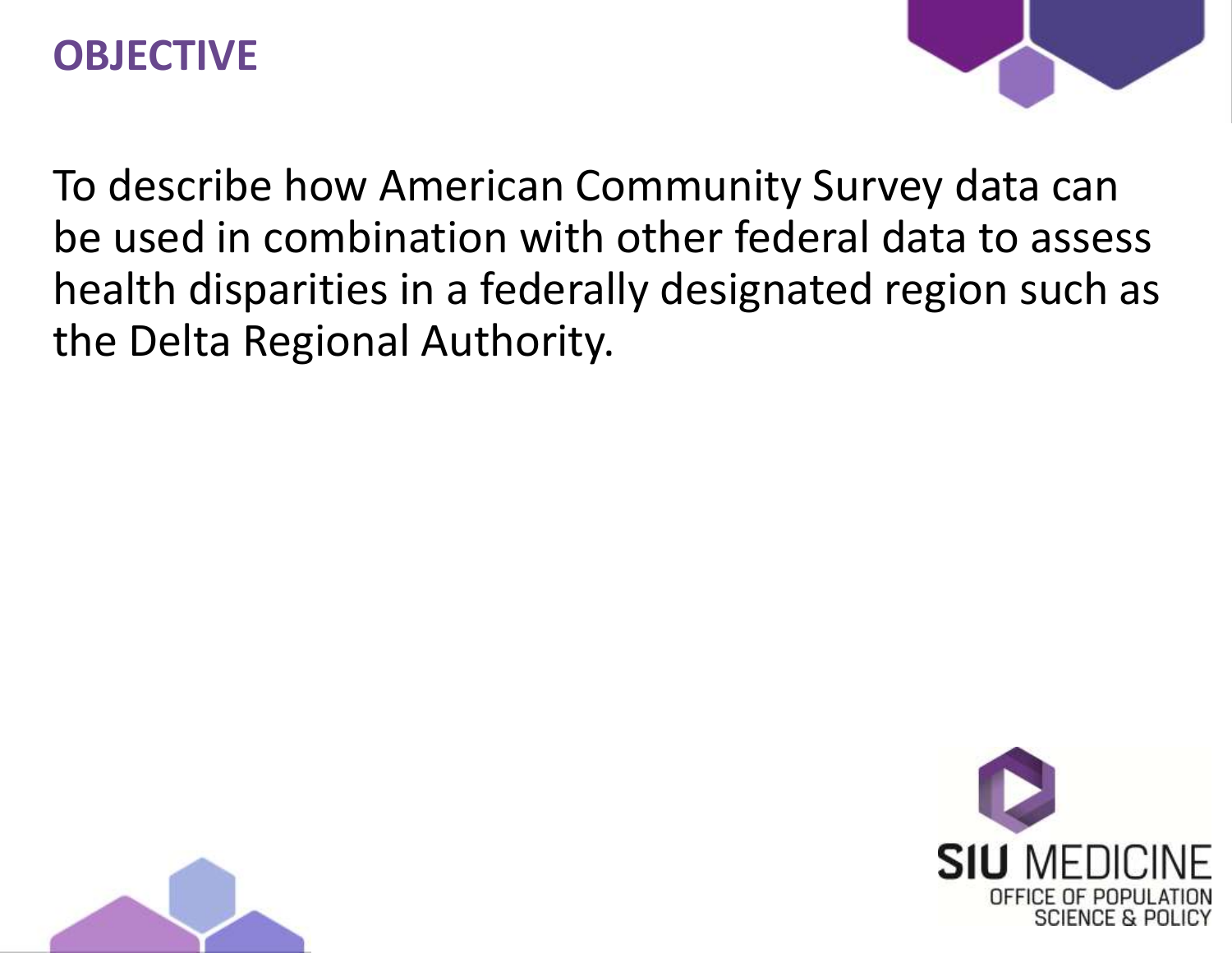## **DELTA REGIONAL AUTHORITY**

- The Delta Region was designated in 2000 to improve socioeconomic opportunity in within its geographic boundaries.
- Mission: "work to improve regional economic opportunity by helping to create jobs, build communities, and improve the lives of the 10 million people who reside in the 252 counties and parishes of the eight-state Delta region."



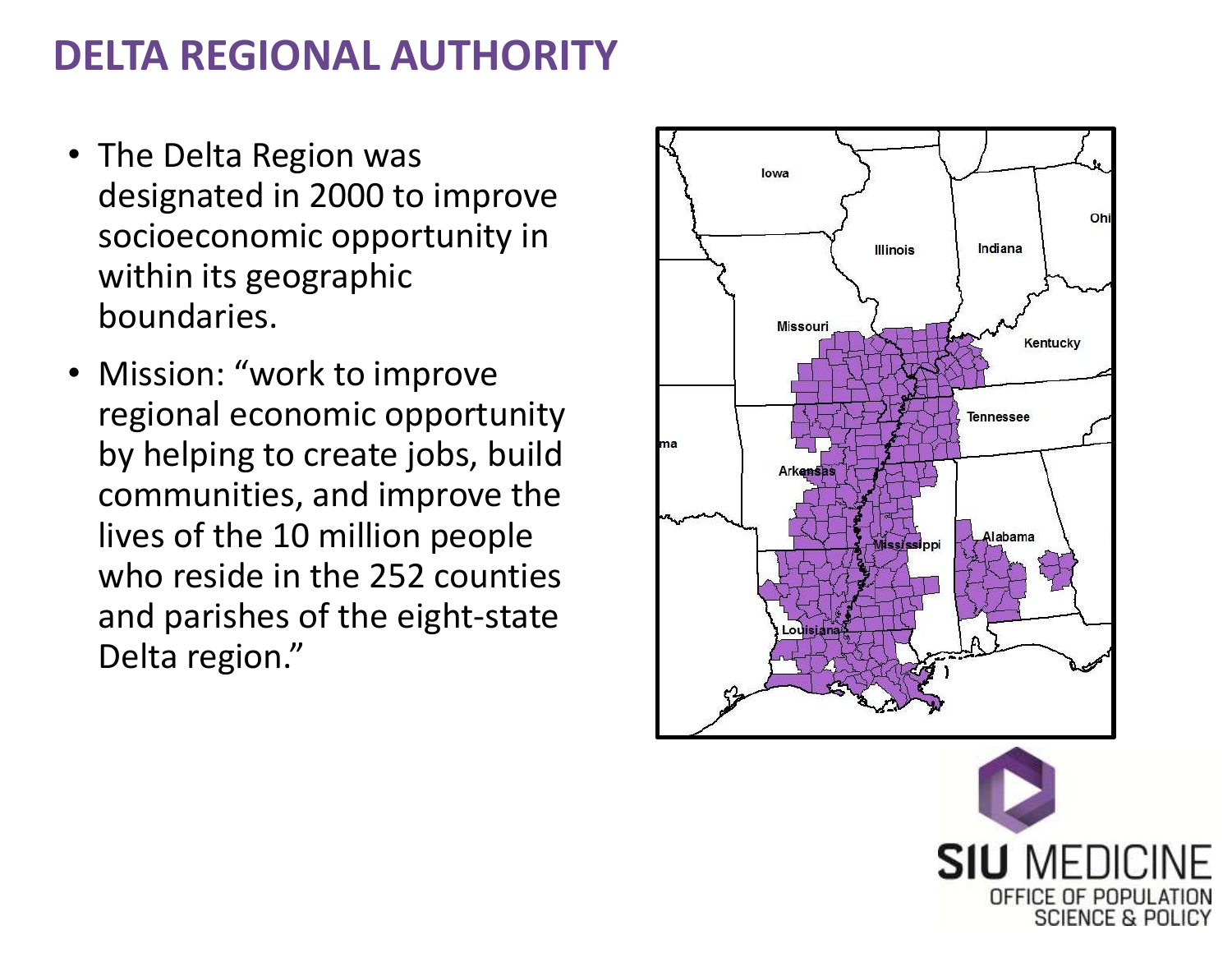### **DELTA REGIONAL AUTHORITY DEMOGRAPHICS**



|                               | <b>Delta Region</b> | <b>United States</b> |
|-------------------------------|---------------------|----------------------|
| % Black                       | 32.4%               | 13.2%                |
| % of Adults 25+ Years of      | 81.7%               | 85.7%                |
| <b>Age with a High School</b> |                     |                      |
| <b>Degree</b>                 |                     |                      |
| % of Population Living        | 20.6%               | 14.9%                |
| <b>below Poverty Level</b>    |                     |                      |
| % of Counties in Persistent   | 43.3%               | 11.2%                |
| <b>Poverty</b>                |                     |                      |
| <b>Median Household</b>       | \$40,427            | \$53,046             |
| Income                        |                     |                      |
| <b>Unemployment Rate</b>      | 8.0%                | 7.4%                 |
| <b>Population per square</b>  | 64.0                | 89.5                 |
| mile                          |                     |                      |

Source: Delta Regional Authority; derived from 2010 Census data



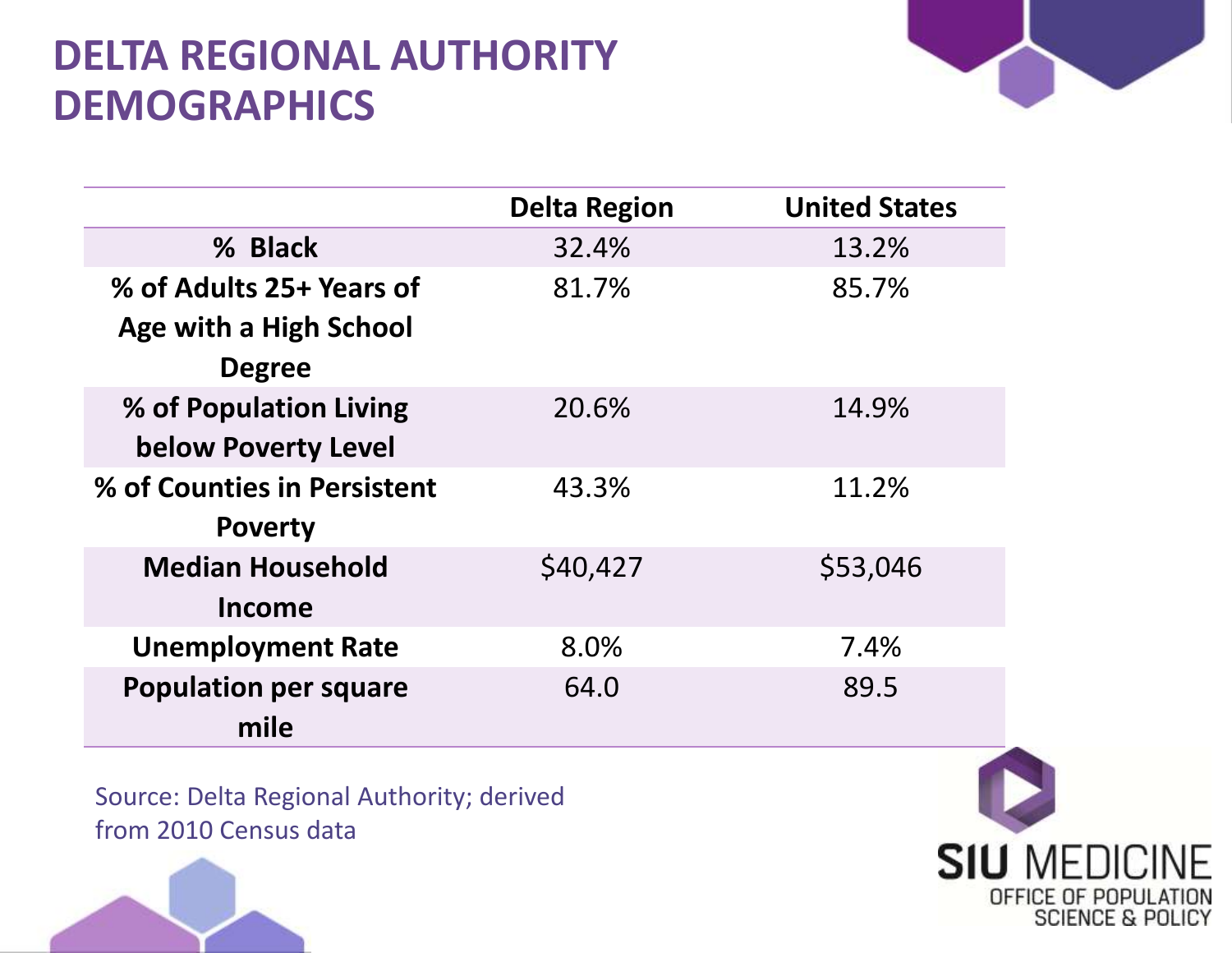# **DELTA REGIONAL AUTHORITY DISPARITIES**



- Less access to care:
	- 42.14 primary care physicians per 100,000 in the Delta Region (55.24 per 100,000 nationally)
	- 91% of counties are health professional shortage areas
	- 38% of counties do not have a federally qualified health center
- Poorer health behaviors, such as higher smoking and obesity rates







Source: Gennuso et al, 2016; Delta Regional Authority; Cosby et al, 2008; Mokdad et al, 2017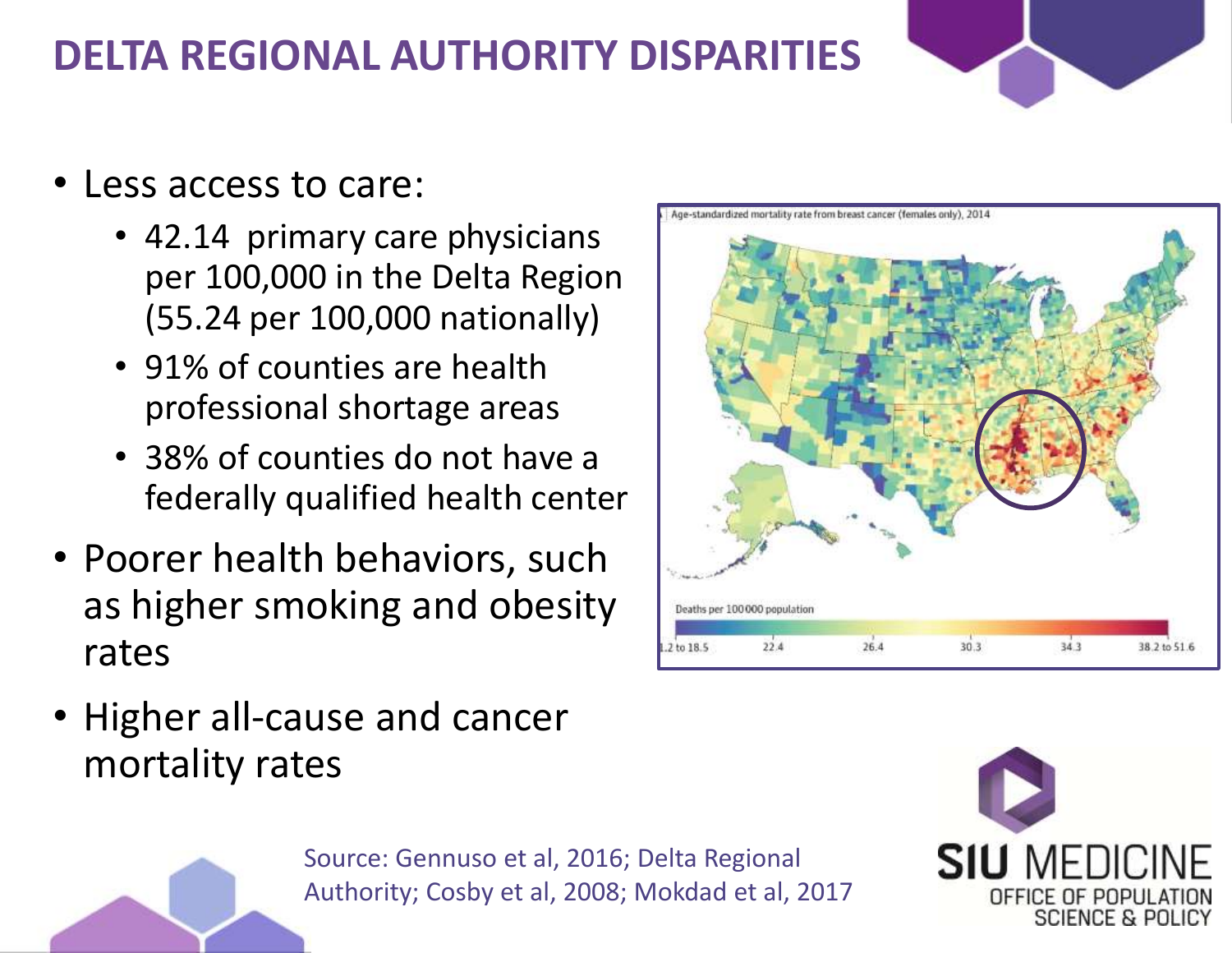#### **MODEL FOR ANALYSIS OF POPULATION HEALTH AND HEALTH DISPARITIES**







Source: Warnecke et al, 2008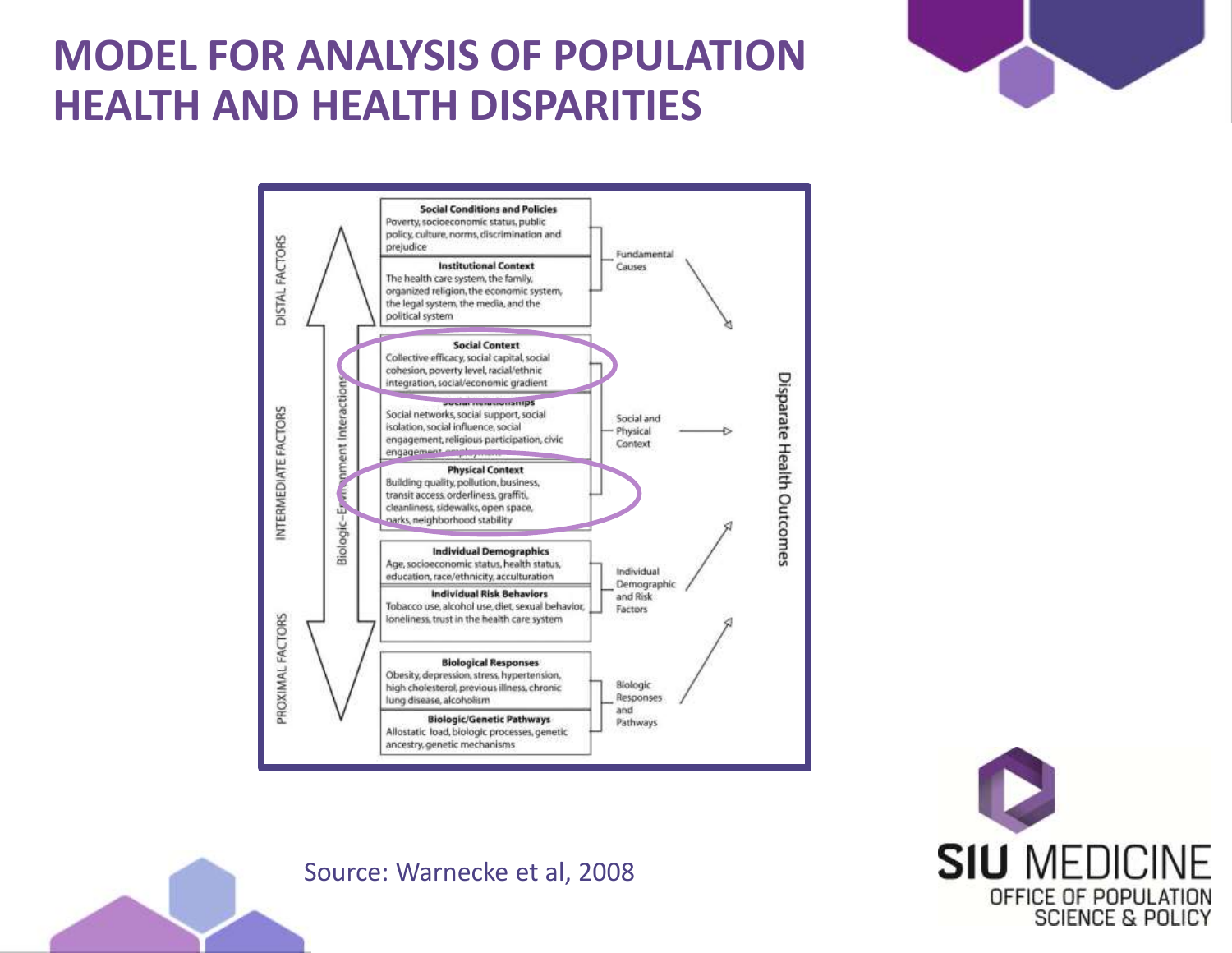### **AMERICAN COMMUNITY SURVEY DATA**

#### **Social Context**

- Examples: "neighborhood or community poverty level, extent of residential segregation, median income and education"
- ACS County data (5 yr. estimates; 2011-2015)
	- Poverty
	- Unemployment
	- Median Household Income
	- Education

#### **Physical Context**

- Examples: "availability and accessibility of local health care resources to the public; availability of transportation, quality air and water, etc."
- ACS County and Census Tract data (5 yr. estimates; 2011- 2015)
	- Population estimates as a denominator in combination with other data sources to estimate access to health care services

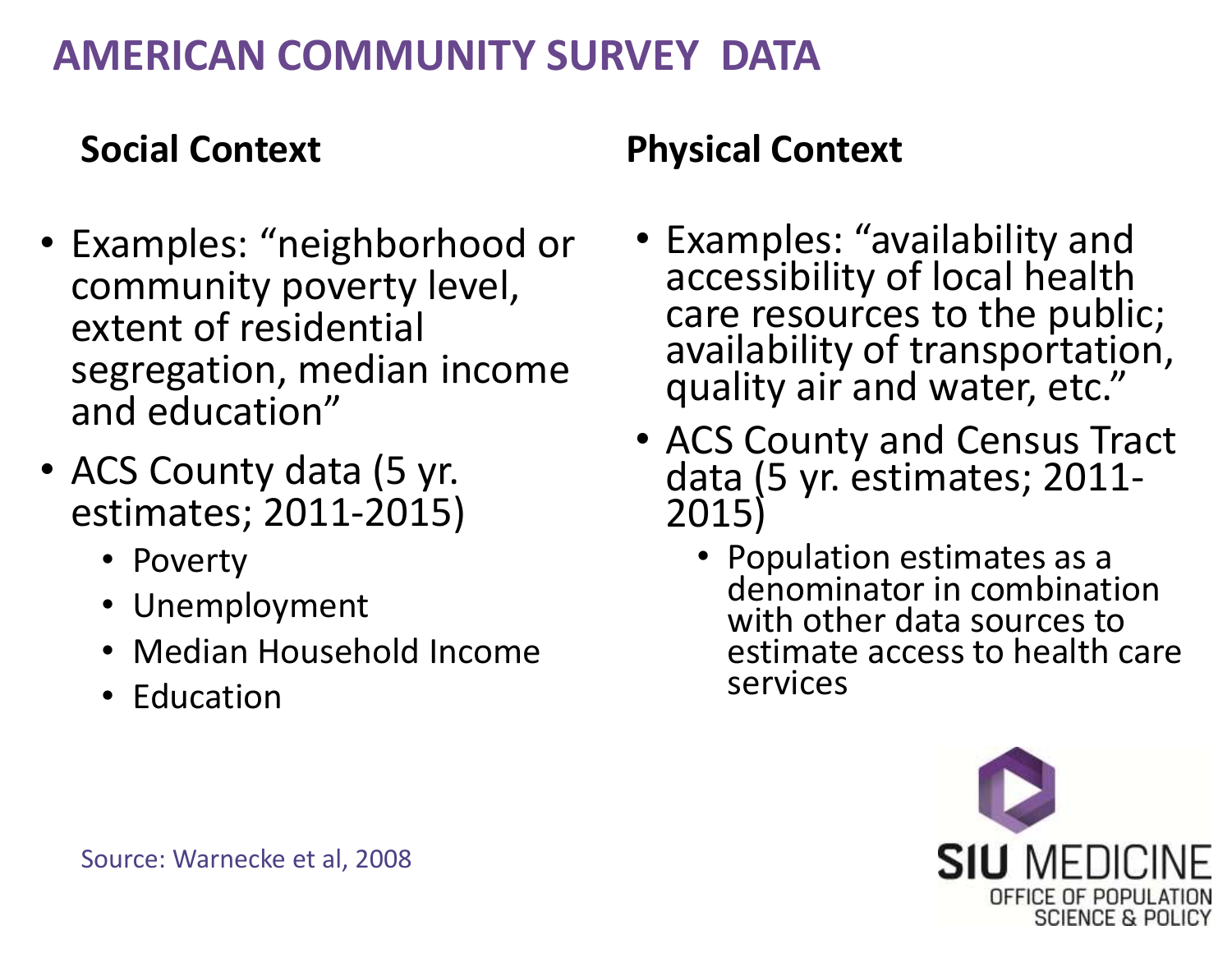# **OTHER FEDERAL DATA-DESCRIBING SOCIAL AND PHYSICAL CONTEXT**



- United States Department of Agriculture Rural-Urban Continuum Codes
	- A continuum of 1 to 9 based upon population size and proximity to metro area
		- 1-3=Urban (or Metro)
		- 4-9=Rural (or Non-Metro)
			- 4,6,8= Adjacent to a Metro Area
			- 5,7,9=Not-Adjacent to a Metro Area
- Health Resources & Services Administration's Area Health Resource File
	- Includes data on health care professions and facilities, populations, environment, and other factors
	- These data can be used in conjunction with ACS or other data
	- Example: a primary care provider-to-population ratio can be calculated using ARHF and ACS data as the numerator and denominator, respectively
- Food and Drug Administration data on approved mammography facilities



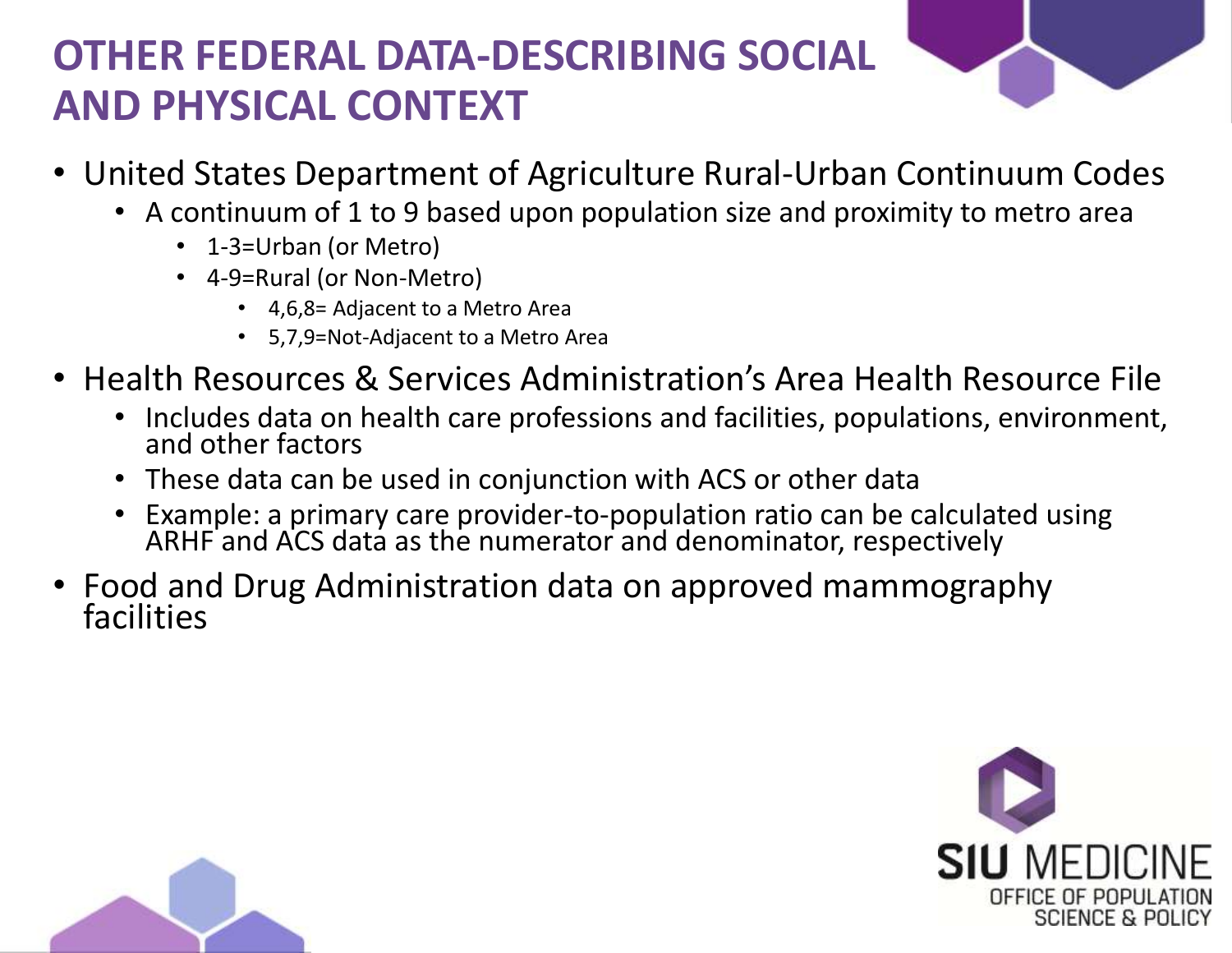## **APPLICATIONS OF ACS DATA**

- 
- 1) Creation of choropleth maps to visually display the social and physical context of the DRA
- 2) Construction of multilevel regression models to consider how neighborhood level social and physical context affect health outcomes such as cancer
- 3) Utilization of Geographic Information System (GIS) methods such as the two step floating catchment area to evaluate access to health care services



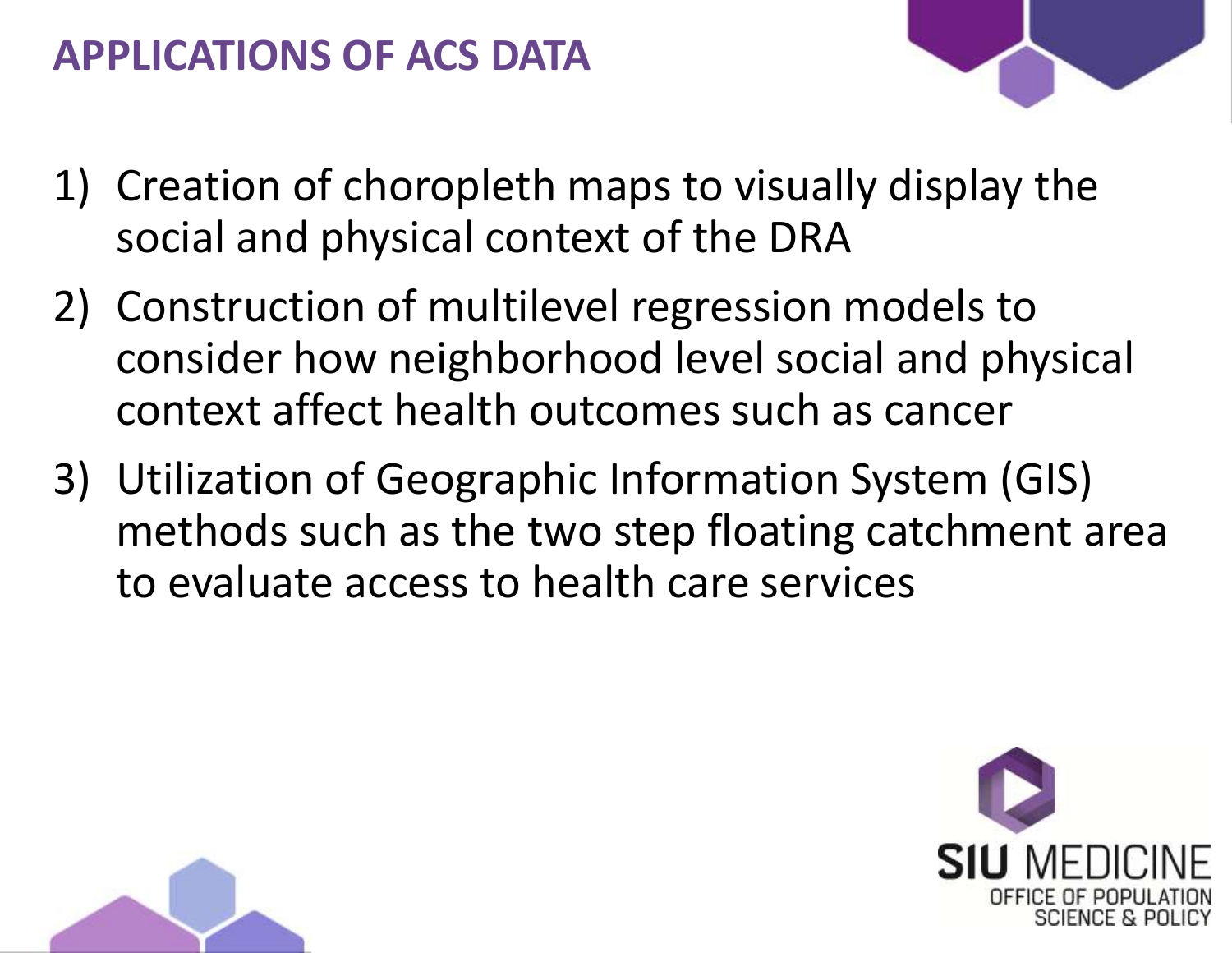

## **APPLICATION #1- POVERTY CHOROPLETH MAPS**



**Display of the Small Area Income and Poverty Estimates from the American Community Survey** 



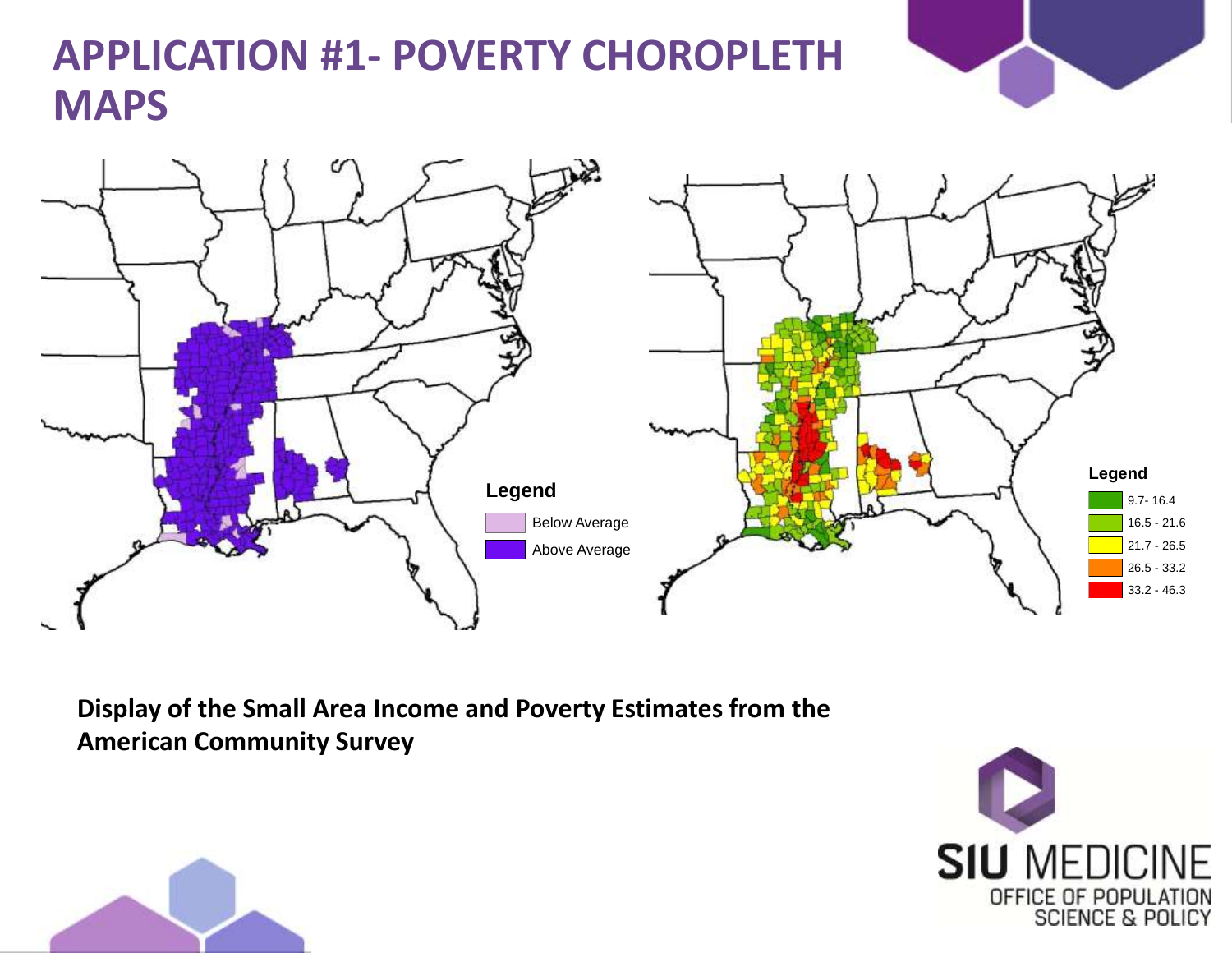#### **APPLICATION #1- RURAL-URBAN CHOROPLETH MAPS**







**Using the Rural Urban Continuum Codes from the U.S. Dept. of Agriculture** 



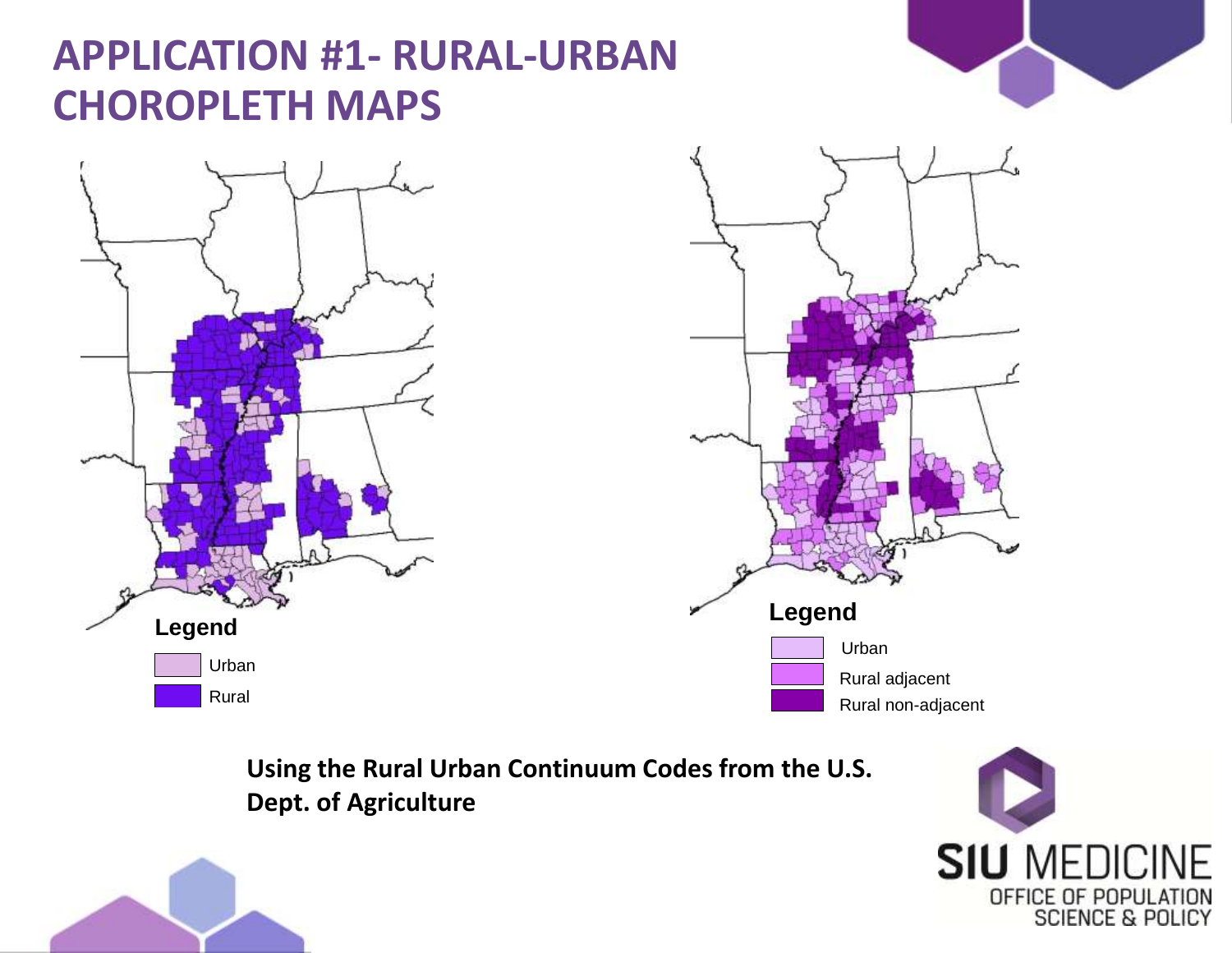# **APPLICATION #1-PRIMARY CARE PHYSICIAN DENSITY CHOROPLETH MAPS**





- Physician Density is the number of primary care physicians per 100,000 people within a county.
- Data on physicians come from the Area Health Resource File.
- Data on populations estimates come from the American Community Survey.



Source: Gennuso et al, 2016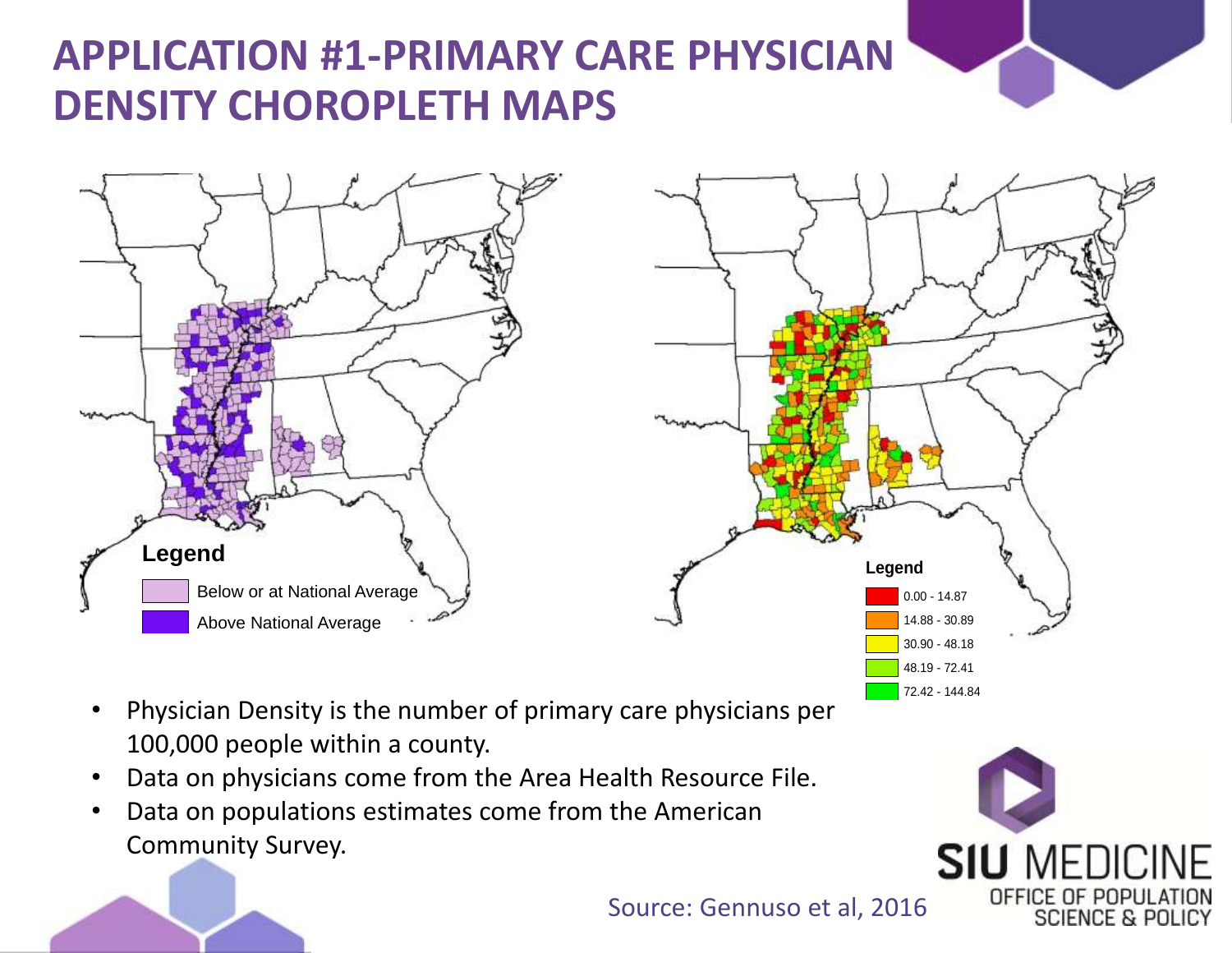#### **APPLICATION #2- MULTILEVEL MODELING**

- Use county-level ACS data on social and physical context in conjunction with health outcome data
	- Example: Breast cancer subtype and staging data from the North American Association of Central Cancer Registries
- Multilevel modeling is "an ideal statistical approach to [social geographies] studies in which individuals are nested within a smaller number of geographic areas." – Meilleur et al, 2013



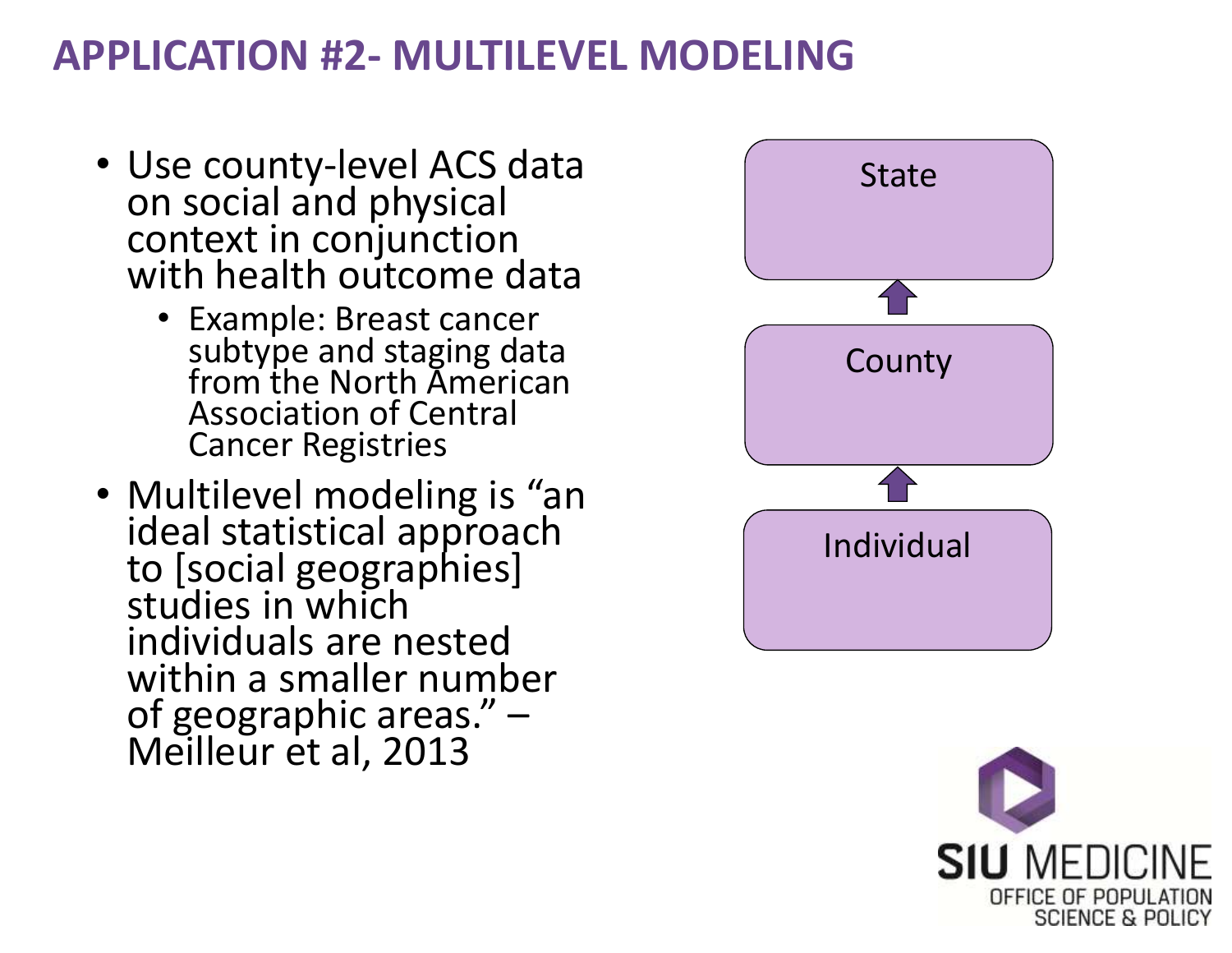## **APPLICATION #3-SPATIAL ACCESSIBILITY**



- Use the Two-Step Floating Catchment Area Method to evaluate access to health care services in the Delta Region
	- Accounts for population within a given catchment area for a health care service
	- Accounts for the access to a health care service within a given catchment area for a population, such as those in a census tract
- Example:
	- Food and Drug Administration data on approve mammography facilities (health care service)
	- ACS population estimates of women of recommended breast cancer screening age in a census tract (population)
- Other health service locations to which you can apply this method: physicians, federally qualified health centers, local health departments, etc. (i.e. any service with comprehensive data availability and addresses)



Source: Luo and Wang, 2003

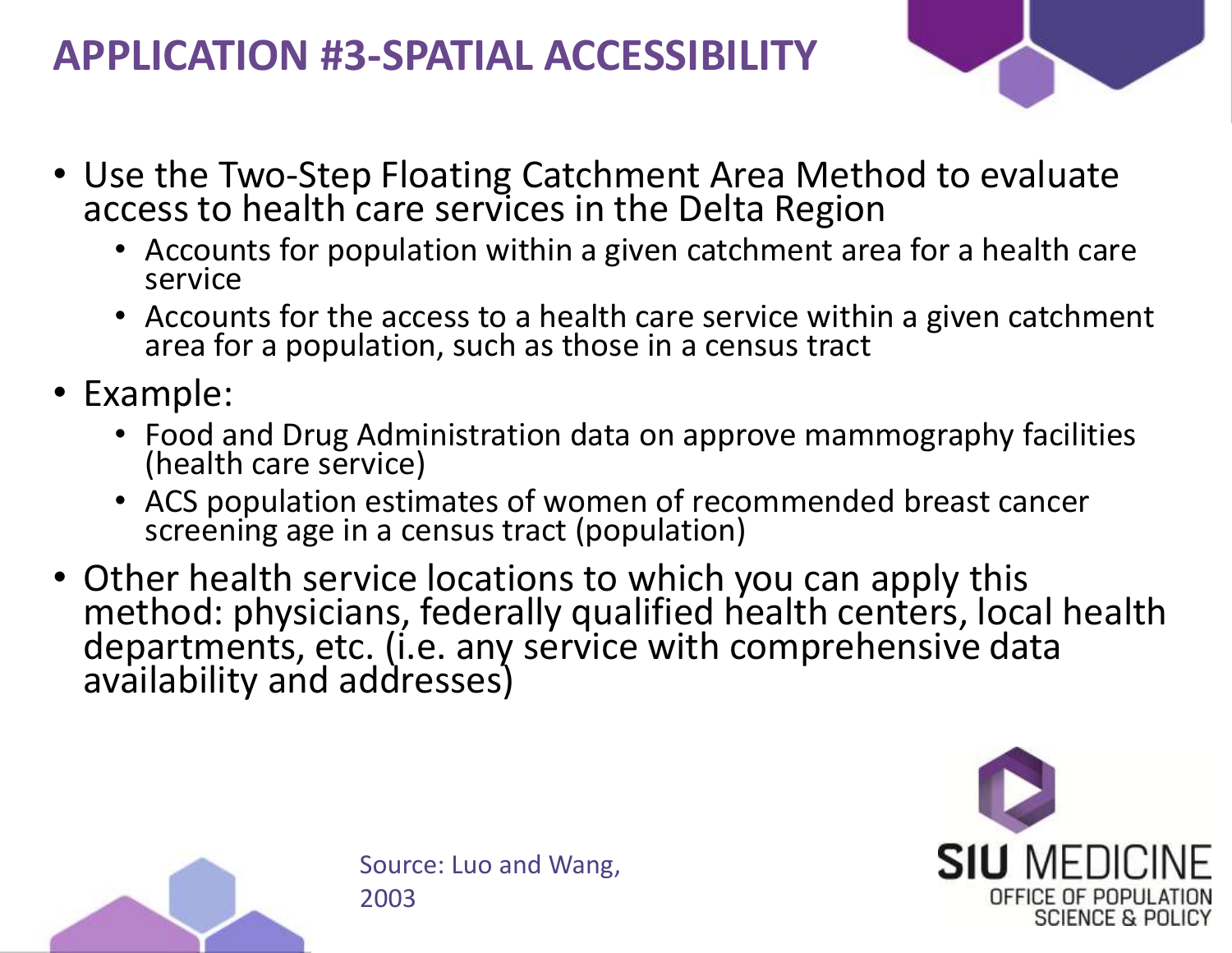# **APPLICATION #3-SPATIAL ACCESSIBILITY**

• Step #1: Construct a catchment area around a provider/facility and calculate a provider-population ratio w/in the catchment area.

$$
R_j = S_j \, / \sum_{k \in C_j} P_k
$$

• Step #2: For each population center (e.g. census tract), sum the provider-population ratio for providers within the catchment area.

$$
A_i = \sum_{j \in Z_i} R_j = \sum_{j \in Z_i} (S_j / \sum_{k \in C_j} P_k)
$$

• These two steps generate a spatial accessibility score for each census tract (or chosen geographic unit).





Source: Luo and Wang, 2003; Wang, 2015

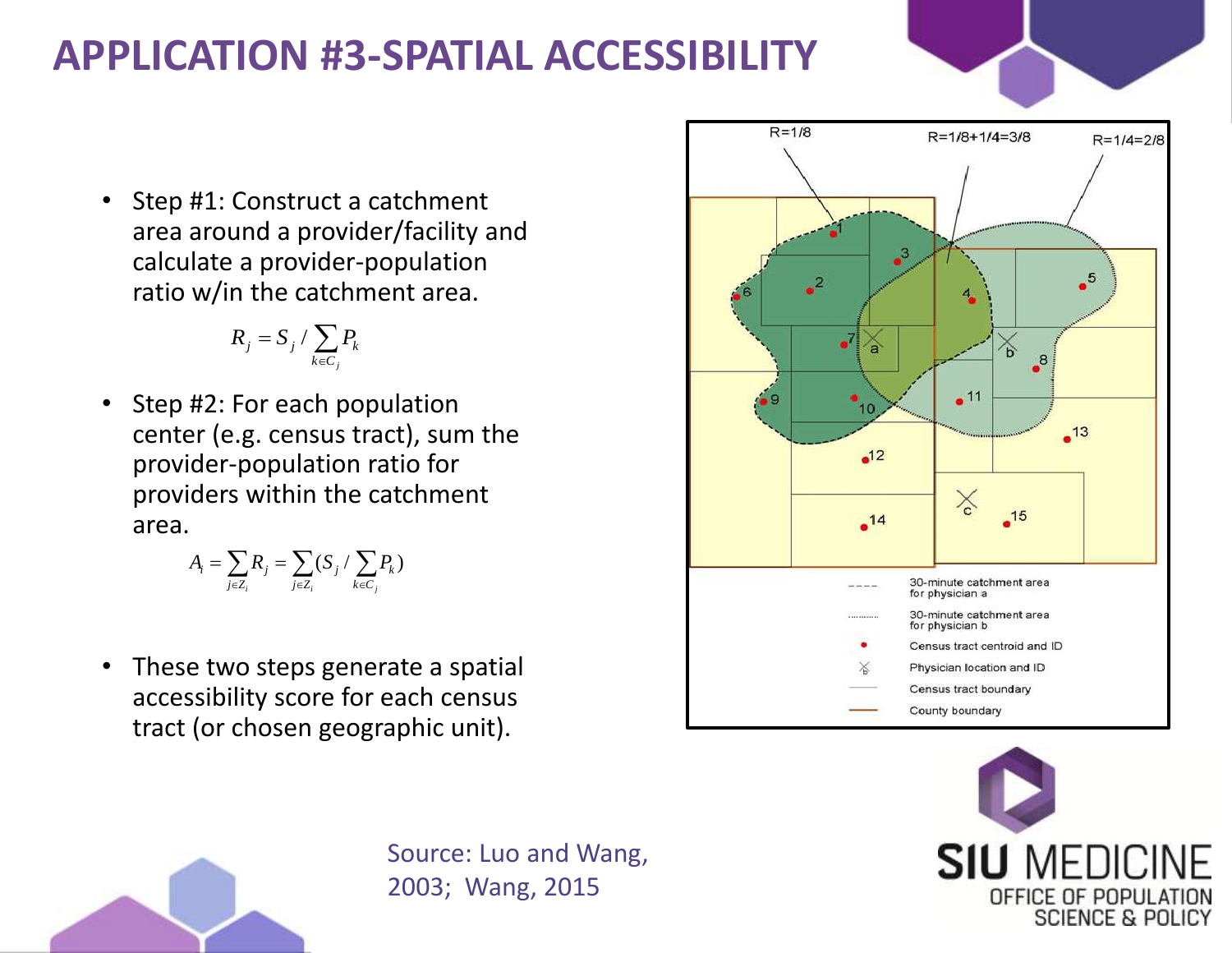# **STRENGTHS AND LIMITATIONS**

- Strengths
	- ACS data are available at different geographic scales and can be applied across a wide geographic area
	- 5 year estimates are most reliable, have largest sample size
	- A wide range of variables can describe social context
	- Intra-census data collection is more temporally congruent with outcomes data
- Limitations
	- Large standard errors for ACS population estimates
	- Sampling and non-sampling errors
	- Modifiable Areal Unit Problem- findings may be different based upon geographic scale



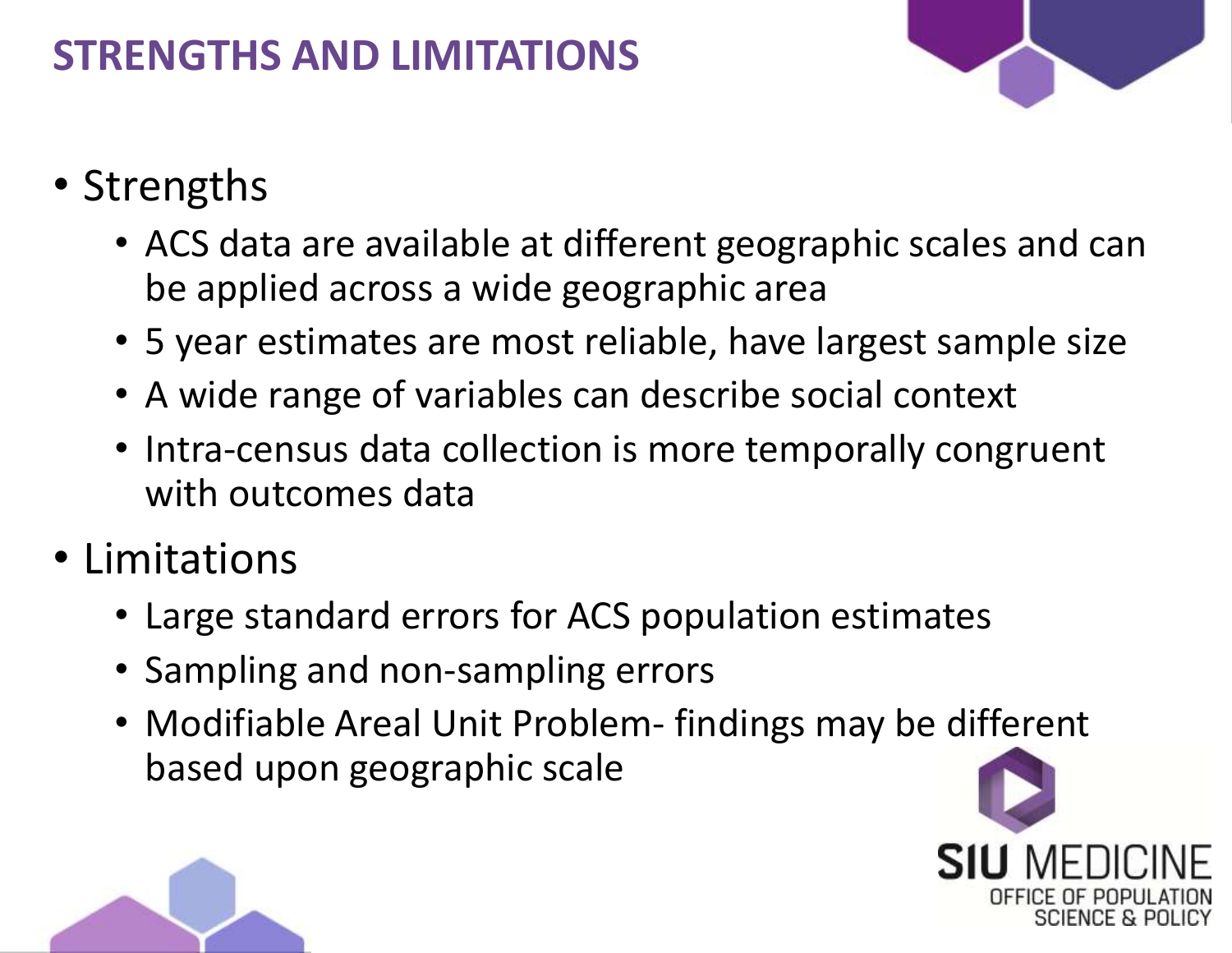#### **SUMMARY**



- ACS data are flexible and can be applied across large geographic regions and using different geographic scales
- There are three uses for ACS data that we propose to assess health disparities:
	- To visually display the distribution of ACS measures of social or physical context or use of ACS measures to determine physical context
	- To provide measures of social and physical context in multilevel modeling to evaluate health outcomes across a large region
	- To apply to spatial methods as a population denominator to assess access to health care services



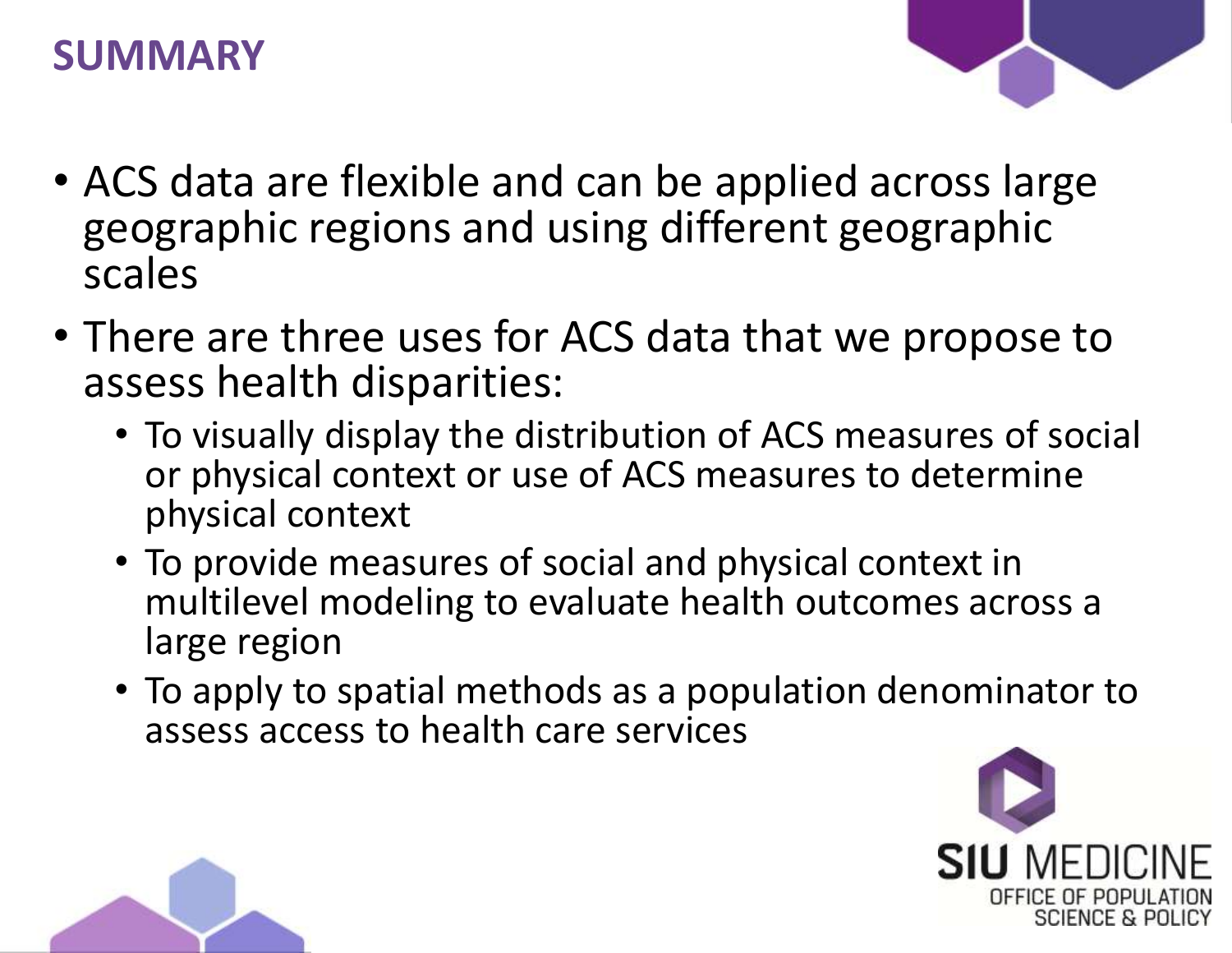#### **REFERENCES**



American Community Survey (ACS).United States Census Bureau website. https://www.census.gov/programs-surveys/acs/data.html. Accessed May 2, 2017.

Area Health Resources Files (AHRF). 2014-2015. Rockville, MD.: US Department of Health and Human Services, Health Resources and Services Administration, Bureau of Health Workforce.

Cosby AG, Bowser DM. The health of the Delta Region: a story of increasing disparities. *J Health Hum Serv Adm*. 2008;31(1):58-71.

Delta Regional Authority. Today's Delta A Research Tool for the Region 2<sup>nd</sup> Edition. Available at [http://dra.gov/images/uploads/content\\_files/Todays\\_Delta\\_FINAL\\_print-w-borders.pdf](http://dra.gov/images/uploads/content_files/Todays_Delta_FINAL_print-w-borders.pdf)

Gennuso KP, Jovaag A, Catlin BB, Rodock M, Park H. Assessment of Factors Contributing to Health Outcomes in the Eight States of the Mississippi Delta Region. *Prev Chronic Dis.* 2016;13:E33.

Luo W and Wang F. Measures of Spatial Accessibility to Health Care in a GIS Environment: Synthesis and a Case Study in the Chicago Region. *Environmental and Planning B: Urban Analytics and City Planning*. 2003; 30(6): 865-884.

Meilleur A, Subramanian SV, Plascak JJ, Fisher JL, Paskett ED, Lamont EB. Rural residence and cancer outcomes in the United States: issues and challenges. *Cancer Epidemiol Biomarkers Prev*. 2013;22(10):1657-1667.

Mokdad AH, Dwyer-Lindgren L, Fitzmaurice C et al. Trends and Patterns of Disparities in Cancer Mortality Among US Counties, 1980-2014. *JAMA*. 2017; 137 (4): 388-406.

United States Department of Agriculture. Rural Urban Continuum Codes. http://www.ers.usda.gov/data-products/rural-urban-continuumcodes/documentation.aspx. Accessed May 2, 2016.

Wang F. GIS-Based Measures of Spatial Accessibility and Application in Examining Health Care Access. *Quantitative Methods and Socio-economic Applications in GIS.* Boca Raton, FL: Taylor & Francis Group; 2015.

Warnecke RB, Oh A, Breen N, et al. Approaching health disparities from a population perspective: the National Institutes of Health Centers for Population Health and Health Disparities. *Am J Public Health.* 2008;98(9):1608-1615.